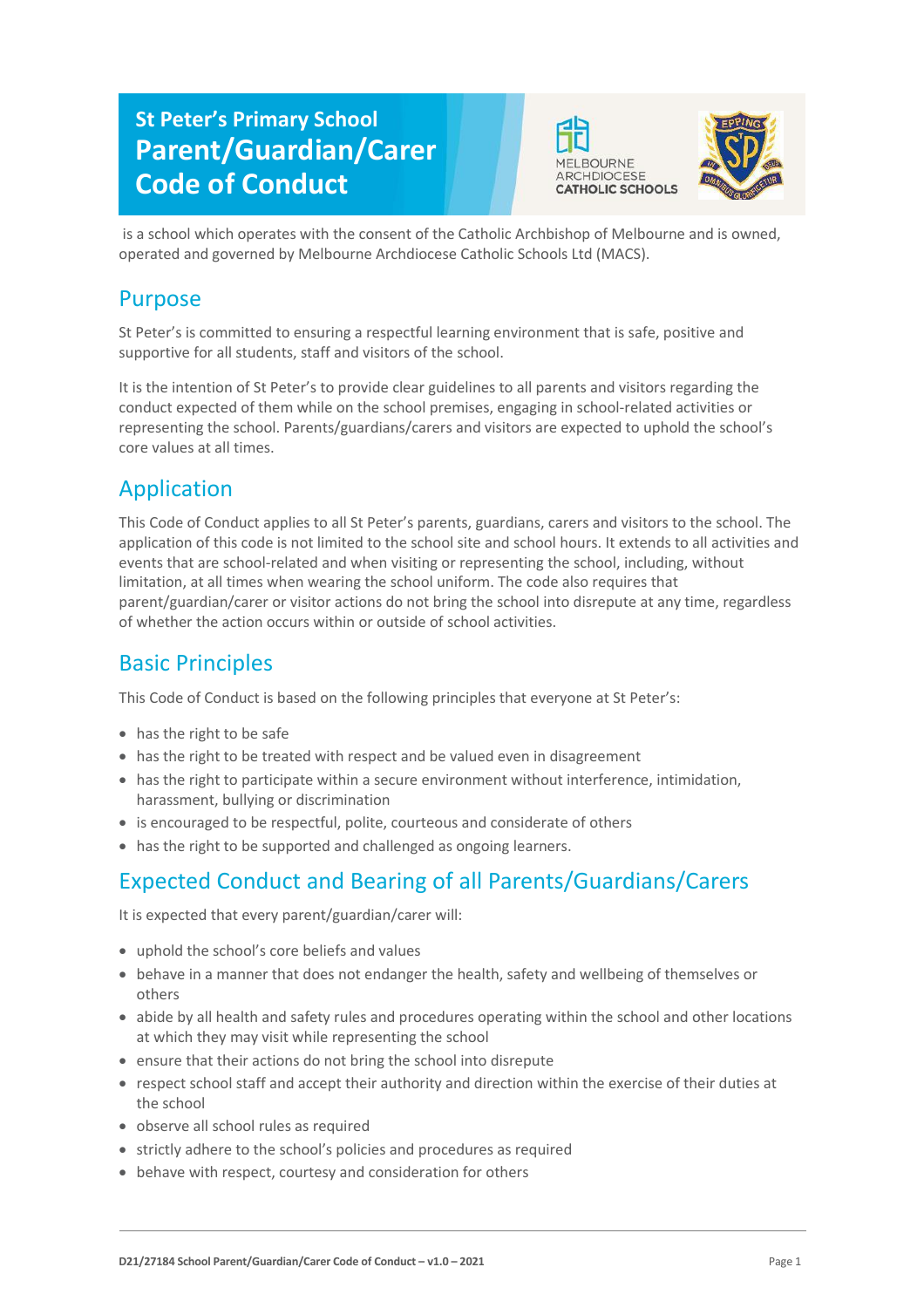- refrain from all forms of bullying and harassment
- refrain from any form of verbal insult or abuse and from any form of physical abuse or intimidation
- refrain from activities, conduct or communication that would reasonably be seen to undermine the reputation of the school, employees or students of the school, including activities on social media
- respect school property and the property of staff, contractors, volunteers and other students
- not be intoxicated by alcohol or under the influence of illicit drugs or other substances harmful to health while visiting the school site, attending school functions or engaging in school-based activities
- respect school staff and accept their authority and direction within the exercise of their duties at the school
- use the school's Complaints Handling Policy to seek resolution for any problems that arise, and accept the school's procedures for handling matters of complaint.

### Unacceptable Conduct

Unacceptable conduct includes, but is not limited to:

- touching, handling, pushing or otherwise physically or sexually engaging with students, children or others in a manner which is not appropriate and may endanger the health, safety and wellbeing of that person
- any form of physical or verbal violence including fighting, assault or threats of violence
- approaching a child that is not your own with a view to disciplining that child for their behaviour. Such matters are only to be dealt with by school staff
- approaching other school parents to resolve issues arising between students at school. Such matters should be referred to school staff
- any form of cyber bullying or cyber abuse that is directed towards the school, staff members, students or parents or any member connected to the school
- any form of threatening language, gestures or conduct
- language or conduct which is threatening or likely to offend, harass, bully or unfairly discriminate against any student, employee, contractor, volunteer or other
- corresponding or communicating with school staff in a manner which is unreasonable (including for example, via email or app's) in terms of the frequency or volume of communications, or the nature or tone of such communications
- theft, fraud or misuse of school resources
- the use of inappropriate or profane words or gestures and images
- visiting school, attending social, sporting or other functions while intoxicated by alcohol or under the influence of illicit drugs or other substances harmful to health
- smoking on the school premises or within the immediate environs of the school
- claiming to represent the school in any matter without explicit permission from the school principal to do so.